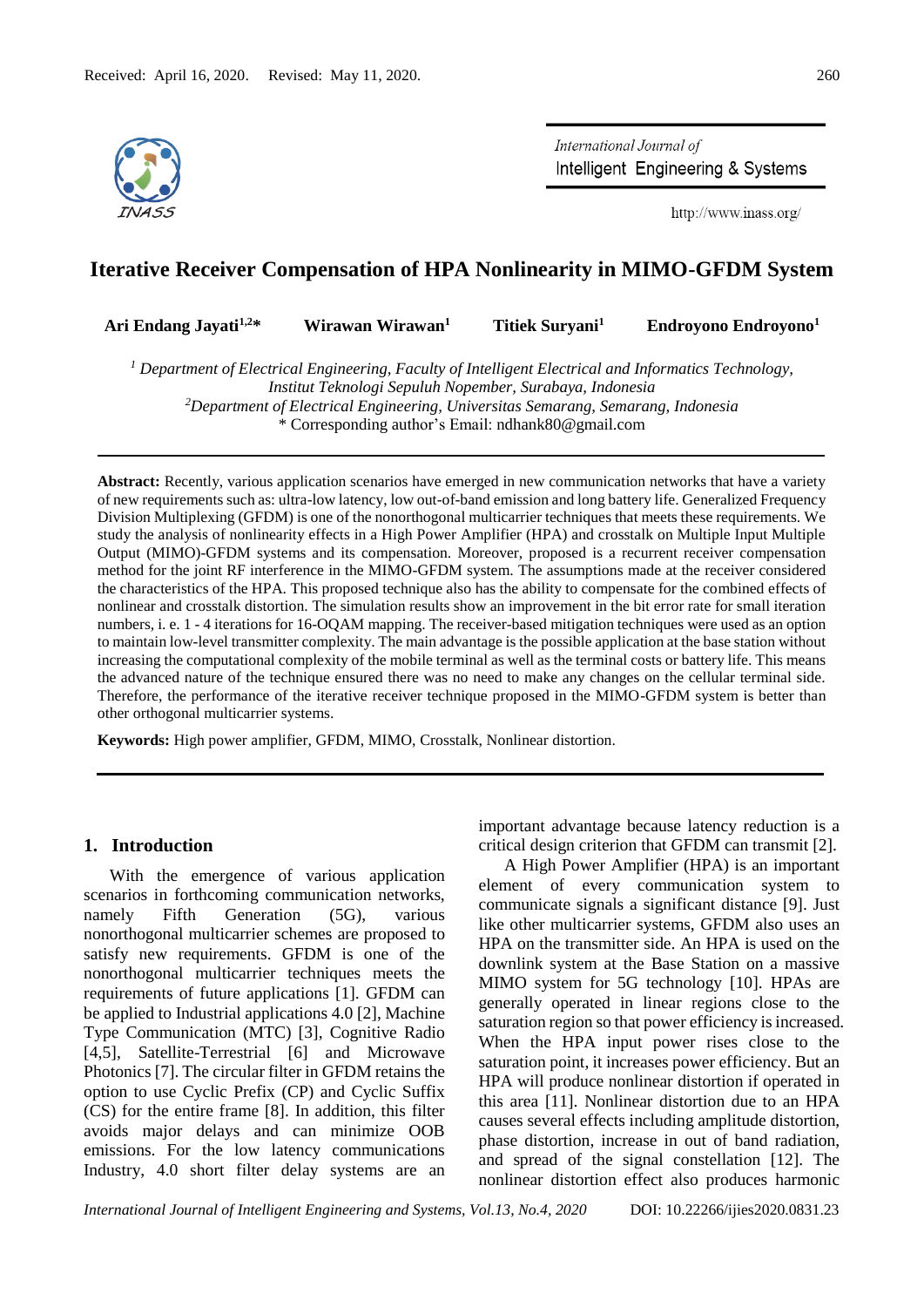and intermodulation signals outside the frequency band which results in a spectral spread of the transmitted signal, in turn causing interference between adjacent subcarriers [11].

One of the main challenges in multicarrier systems such as the GFDM is the combined effect of nonlinear and crosstalk distortion due to the use of an HPA on an MIMO transmitter system [13] to convert low-power RF signals into high-power signals, which are required to drive the transmitter [14]. It is also applied on downlink systems at the Base Station on massive MIMO systems for 5G technology [10].

Crosstalk or coupling effect is the interference between signals on different paths which reduces the performance of the transmitted signal quality. However, it is possible to correct linear MIMO crosstalk using MIMO equalizers, though the nonlinear signals generated before HPA cannot be corrected by the receivers and are also considered to be very dangerous [15].

Several investigations have been conducted in recent years on PAPR, OOB radiation, and BER due to the exposure of GFDM systems to nonlinear distortion [16-18]. However, only a few have investigated techniques to deal with the effects of the distortion. Research has been conducted on how nonlinear HPA distortion affects GFDM [13, 19], but the combined effect with crosstalk on MIMO-GFDM systems was not examined.

To the best of our knowledge, there have been no studies investigating techniques for combining the effects of nonlinear and crosstalk distortion in MIMO-GFDM systems. Therefore, in this paper, we investigate the application of iterative receiver techniques to compensate joint nonlinear distortion and crosstalk in MIMO-GFDM systems.

The remaining sections of this report are organized as follows: Section 2 explains literature review. Section 3 presents the MIMO-GFDM system model with and without crosstalk and explains the proposed iterative receiver techniques and algorithms; Section 4 explains the results of the simulation and discussion, and Section 5 is a conclusion.

# **2. Literature review**

Techniques to overcome nonlinear distortion due to HPA can be used on the transmitter or the receiver side. There are 4 types of techniques to overcome nonlinear distortion in multicarrier systems, namely reducing Input Back Off (IBO) [20], HPA linearization [21], PAPR reduction [16, 22, 23] and signal reconstruction on the receiver side [24].

Vaezi et. al. has investigated technique to overcome the combined effects of nonlinear and crosstalk distortion on MIMO-OFDM systems [25]. This study proposes the Digital Pre Distortion (DPD) technique. The HPA model used is polynomial memory (MP). This method works well for orthogonal modulation but has not been tried for nonorthogonal modulation.

Gregorio et. al. has proposed a digital selfinterference canceller on a full-duplex MIMO radio system but BER performance has not been investigated in this study [26]. Previous studies have been carried out [27] to overcome the combined effect of I / Q imbalance and crosstalk on MIMO-OFDM systems in the transmitter. The method used in that case is MIMO-PD. Bassam et. al. proposed the CO-DPD method to compensate for non-linear crosstalk and distortion in MIMO systems on the transmitter but BER performance has not been investigated in this study [28].

Moreover, the techniques to overcome these combined effects have been researched [15] only in orthogonal multicarrier systems using OFDM while GFDM was performed in nonorthogonal ones [29]. The disadvantage of the predistorter technique is that it only compensates for nonlinear distortion. However, the interference in MIMO systems is not only due to this distortion but also crosstalk because of the different signal paths. Therefore, there is a need to study the techniques to compensate for the joint effects of nonlinear distortion and crosstalk in MIMO-GFDM systems.

The contributions of this paper are as follows:

- 1. First, the combined effects of HPA nonlinearity and crosstalk on MIMO-GFDM were simulated. The HPA was modeled by the famous Saleh model [30] which is an empirical model used in literature because of its ability to extract parameters using direct measurements.
- 2. Furthermore, an iterative receiver method was proposed to estimate and simultaneously reduce the combined effects, which was later applied at the base station for the uplink system. This technique assumes HPA is independent for each antenna and requires knowledge of its parameters.
- 3. Moreover, the BER performance of the iterative receiver method was demonstrated to compensate for the combined effects of nonlinear and crosstalk distortion on MIMO-GFDM systems.

## **3. Proposed systems**

## **3.1 System model**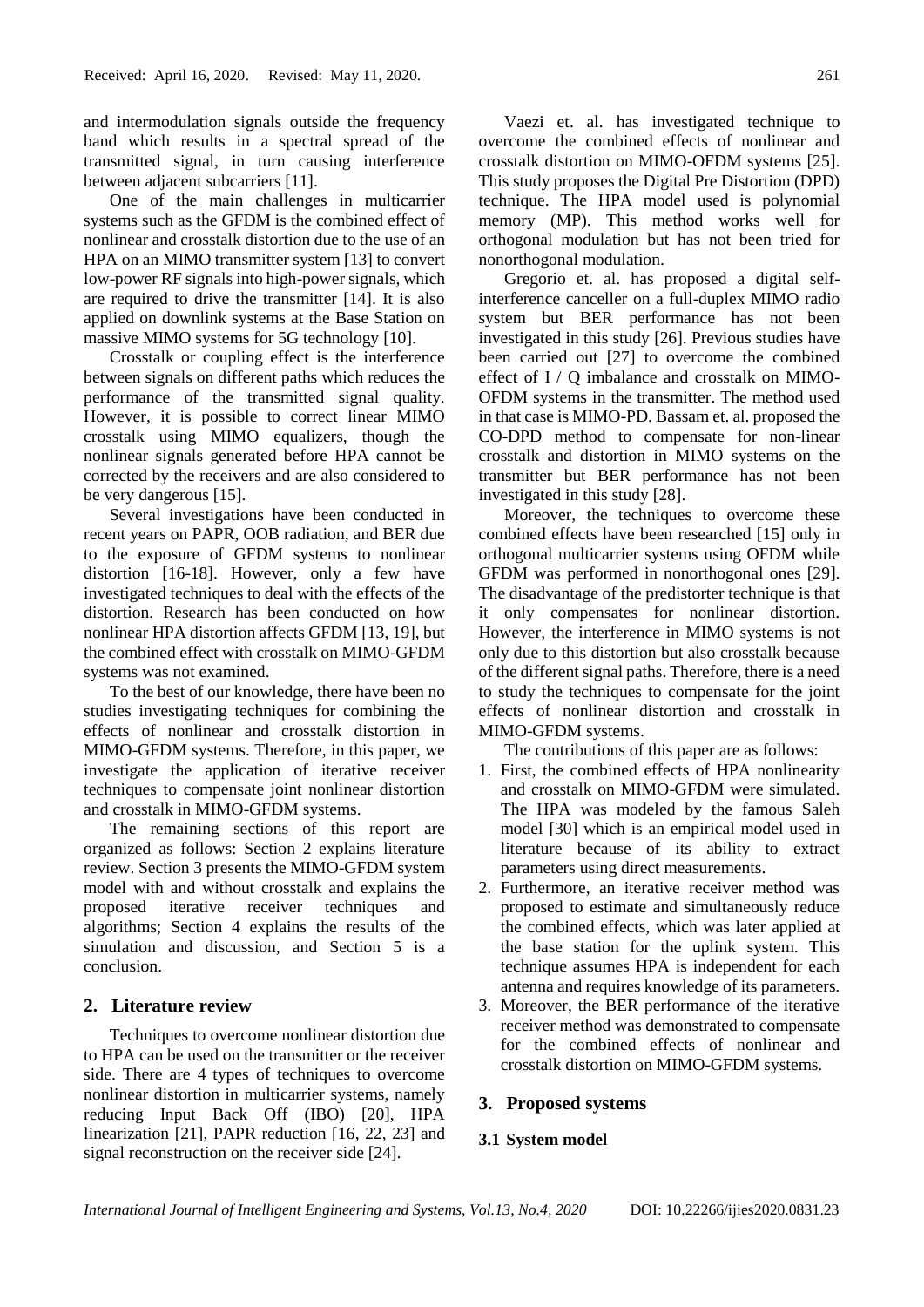

Figure. 1 MIMO-GFDM system with nonlinear HPA

## **3.1.1. MIMO-GFDM wihout crosstalk**

The scheme of the MIMO-GFDM system without crosstalk is shown in Fig. 1. The information signal is passed through the mapper 16 Offset Quadrature Amplitude Modulation (OQAM), then the encoding process is done using STBC Alamouti. This encoder was chosen because it can reduce the signal-to-noise ratio (SNR). The output of the encoder is inserted in the GFDM modulator block.

Let *K* and *M* denote the number of subcarriers and sub-symbol samples for each GFDM block respectively. The results of the GFDM transmitter signal can be mathematically modeled as follows [31]:

$$
x(n) = \sum_{k=0}^{K-1} \sum_{m=0}^{M-1} g_{k,m}[n] d_{m,k}, n = 0, ..., N-1
$$
\n(1)

with *N=KM*, and  $g_{k,m}[n]$  is a shifted version of the Raised Cosine pulse shaping filter *g[n]* in time (circular) and frequency as follows[32]

$$
g_{k,m}[n] = g\left[\left(n - \frac{mK}{2}\right) \mod KM\right] e^{\frac{j2\pi k}{K}\left(n - \frac{Lp - 1}{2}\right)}
$$
\n(2)

whereas  $d_{m,k}$  is the data transmitted by the *k*subcarrier and sub-symbol to *m* from each GFDM block. The GFDM output was given an HPA in each branch.

The HPA inputs for each branch are formulated as follows [15]:

$$
x_k = \rho_k e^{j\theta_k} \tag{3}
$$

where  $\rho_k$  is the amplitude of  $x_k$ , and  $\theta_k$  is the phase of the input *xk.*.

Therefore, the HPA output can be modeled as follows:

$$
\mathbf{z}_k(n) = g[\mathbf{x}_k(n)] = A(\rho_k)e^{j(\theta_k + P(\rho_k))}
$$
  
=  $S(\rho_k)e^{j\theta_k}$  (4)

where *g[.]* is the HPA transfer functions, *A(.)* and *P(.)* are AM/AM and AM/PM conversions on an HPA, and  $S(\rho_k)$  is the amplitude of the HPA output. The Saleh Model with AM/AM characteristic functions were used and could be written as follows [30]:

$$
A[r(t)] = \frac{\alpha_{\alpha}r(t)}{1 + \beta_{\alpha}r^2(t)}
$$
\n(5)

where  $r(t)$  is the amplitude of the HPA input while the functional characteristics of AM/PM are as follows:

$$
\Phi[r(t)] = \frac{\alpha_{\varphi}r^2(t)}{1 + \beta_{\varphi}r^2(t)}\tag{6}
$$

with  $\alpha_{\alpha}$ ,  $\beta_{\alpha}$ ,  $\alpha_{\varphi}$ ,  $\beta_{\varphi}$  being the parameters of the Saleh model.

The operating points on the HPA are usually identified using 'back-off' for validating theoretical results, which are defined as:

$$
IBO = 10log_{10}(\frac{A_0^2}{P_0})
$$
 (7)

where  $A_0$  is the saturation amplitude of the HPA input and *P<sup>0</sup>* is the average power input. From Bussgang's theorem and by extending complex Gaussian processes the output from HPA can also be represented as [15]:

$$
\mathbf{z}_k(n) = K_0 \mathbf{x}_k(n) + \mathbf{d}_k(n) \tag{8}
$$

where  $K_0$  is the attenuation coefficient, according to Table 1 in [15] the value of *Ko* is 0.7556 + 0.1643i.  $d_k(n)$  is a nonlinear distortion that does not correlate with the  $x_k(n)$  signal input. The  $K_0$  value is given by [15] with:

$$
K_0 = \frac{1}{2} E[S'(\rho_k) + \frac{S(\rho_k)}{\rho_k}]
$$
 (9)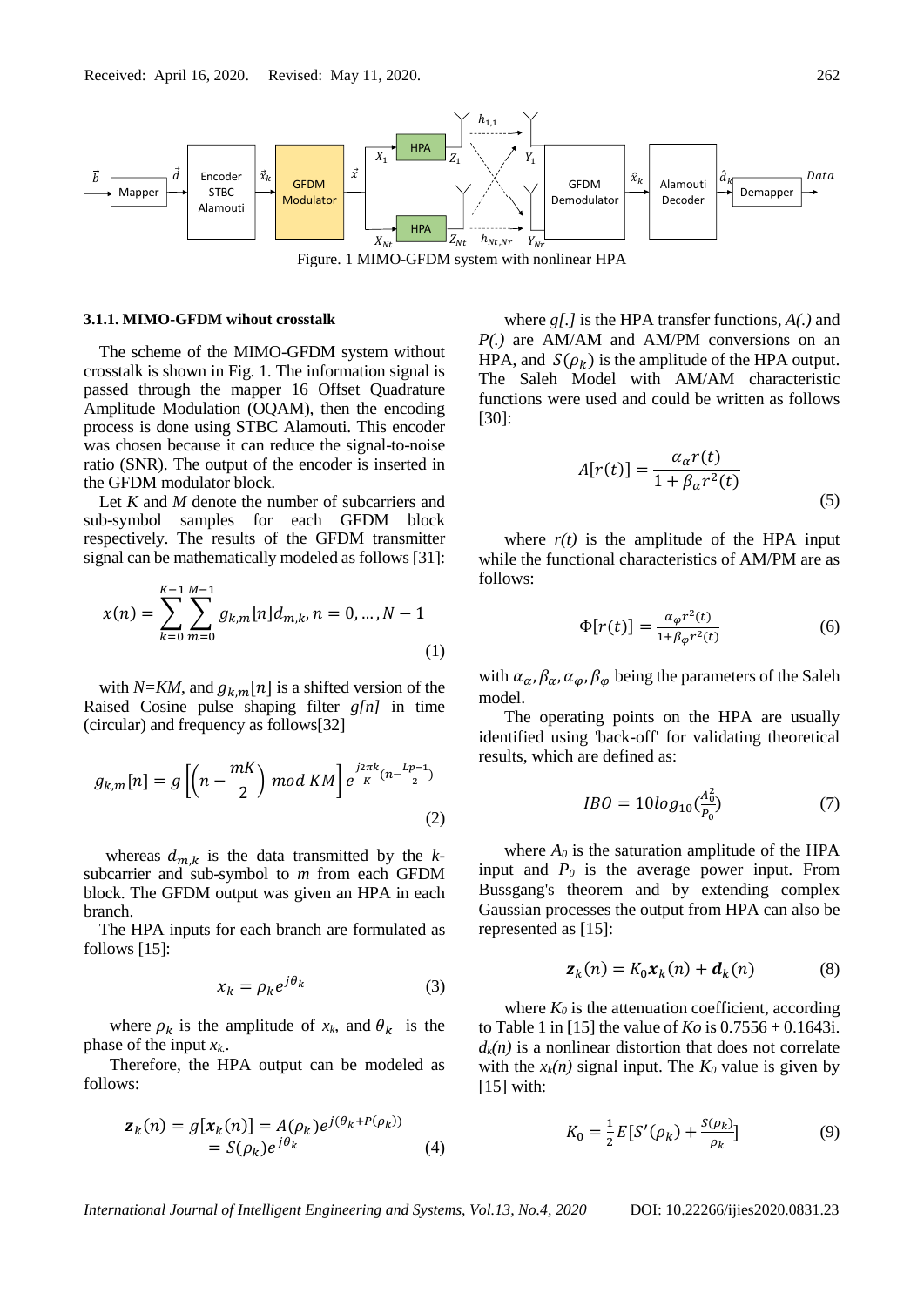

Figure. 2 MIMO-GFDM system with nonlinear crosstalk



Figure. 3 Linear and nonlinear crosstalk

where  $S'(\rho_k)$  is denoted as a derivative of  $S(\rho_k)$ . The variance of the nonlinear distortion  $d_k(n)$  are as follows [15]:

$$
\sigma_d^2 = E[|\boldsymbol{d}_k(n)|^2]
$$
  
=  $E[|\boldsymbol{z}_k(n)|^2] - |K_0|^2 E[|\boldsymbol{x}_k(n)|^2]$   
=  $E[|S(\rho_k)|^2] - |K_0|^2 E[\rho_k^2]$  (10)

The signal received by each antenna  $y_m^{NL}(n)$  is replaced by the superposition of an independent fading signal associated with the  $N_t$  antenna that shares the same frequency space. The received signal at time instant *n* is affected by Gaussian noise on the array element as follows [15]:

$$
\mathbf{y}_{m}^{NL}(n) = \sum_{k=1}^{N_t} \boldsymbol{H}_{m,k}(n) (K_0 x_k(n) + \boldsymbol{d}_k(n)) + \boldsymbol{n}_m(n) \qquad (11)
$$

where  $n_m(n)$  is Additive White Gaussian Noise (AWGN) and  $H_{m,k}(n)$  is a circular time-domain matrix  $N_c$  *x*  $N_c$  at time n, which is formed from the channel response vector  $h_{m,k}(n)$  for the link between the sending antenna *k* and the receiving antenna *m*.

The signal received in vector form for each antenna in the *k-*th subcarrier can be written as follows [15]:

$$
Y^{NL}(n,k) = K_0 \mathcal{H}(n,k) X(n,k) + \mathcal{H}(n,k) D(n,k)
$$
  
+  $\mathcal{N}(n,k)$  (12)

where  $\mathcal{H}(n, k)$  is the channel transfer matrix in the frequency domain,  $X(n, k) =$  $[X_1(n, k) \dots \dots, X_{Nt}(n, k)]^T$  is a vector containing the signal transmitted by each antenna and  $\mathcal{N}(n, k)$  are Gaussian noise obtained by the FFT process of thermal Gaussian noise with zero mean and variance  $\sigma^2$ .

## **3.1.2. MIMO-GFDM wihout crosstalk**

The MIMO-GFDM system scheme with crosstalk is shown in Fig. 2. The signal received after exposure to crosstalk can also be written in the form of a matrix as follows:

$$
y = HA_T Z + n \tag{13}
$$

where  $A_T$  are the  $N_t x N_t$  crosstalk matrix on the transmitter.

$$
\mathbf{A}_T(k,m) = \begin{cases} 1, & k-m=0\\ \alpha_T, & |k-m|=1\\ 0, & others \end{cases}
$$
(14)

 $\alpha_T$  represents crosstalks between adjacent signal paths on the transmitter. *Z* is a symbol transmitted with an average power of  $P_0$ , *n* refers to the vector noise  $n_r x1$  with elements that are independent and identically distributed (iid). Complex circular Gaussian distribution  $CN(0, N_0)$  does not correlate with the transmitted symbol, and  $H = [h_{m,k}]_{m,k=1}^{N_R,N_T}$ expresses the random channel matrix  $N_r x N_t$  with  $h_{m,k}$  representing the channel coefficient between the *m-*th transmitter antenna and the *k*-th receiver antenna[33].

Fig. 3 explains the types of crosstalk on MIMO systems. Linear MIMO crosstalk, which is relatively benign because it is being repaired by an MIMO equalizer, and nonlinear crosstalk that is not corrected by the MIMO receiver and is therefore far more dangerous [15].

Moreover, the HPA output with crosstalk effects can be written as follows [15]: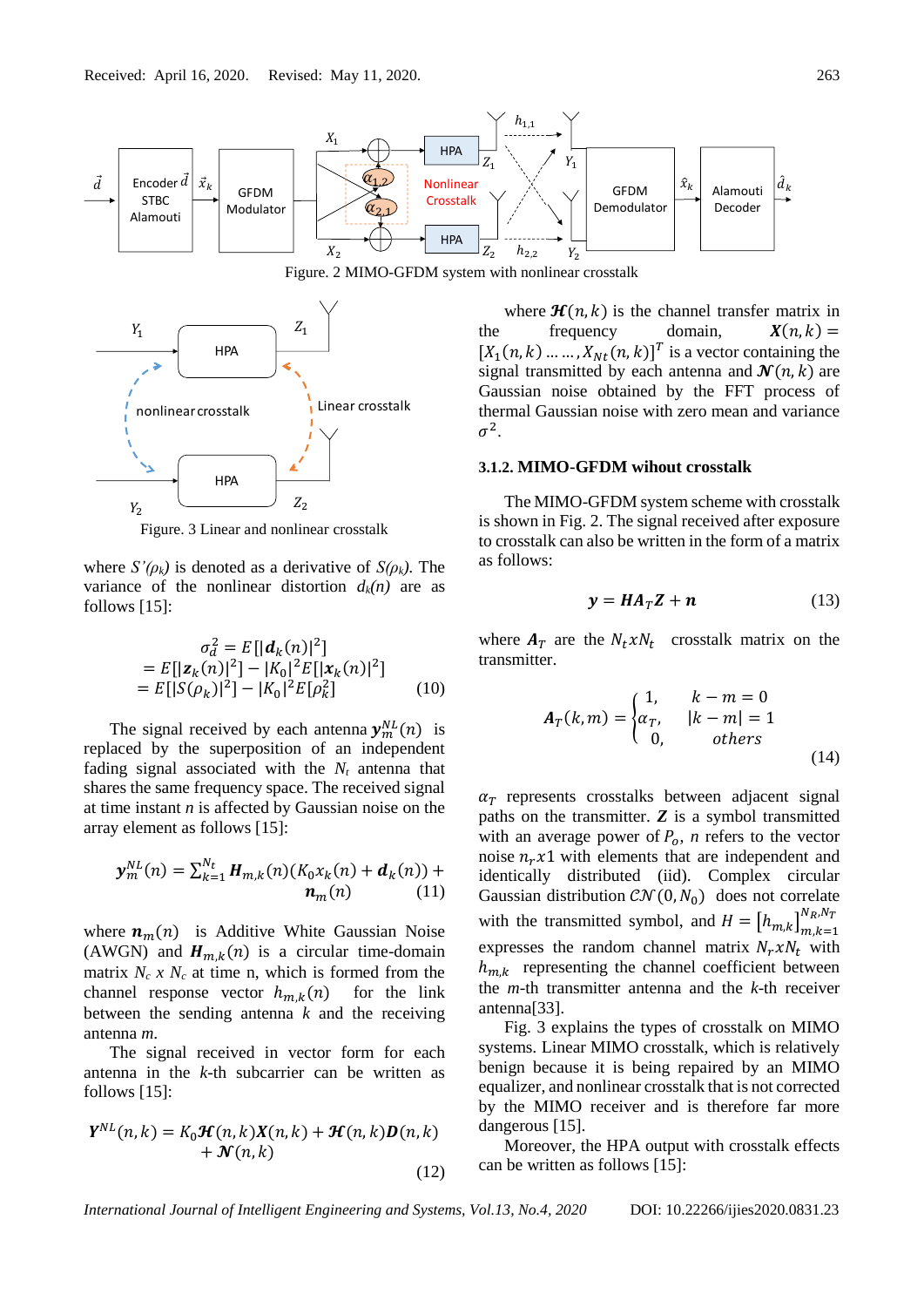$$
z_{k}(n) = g\left[x_{k}(n) + \sum_{l=1, l \neq k}^{Nt} \alpha_{lk}(n) \otimes x_{l}(n)\right]
$$
  
=  $K_{0}x_{k}(n) + K_{0} \sum_{l=1, l \neq k}^{Nt} \alpha_{lk}(n) \otimes x_{l}(n) + d_{k}(n)$  (15)

where ⊗ denotes the Kronecker product, *g [.]* is the HPA response per branch,  $x_1(n)$  is the output of GFDM from *l* transmitter paths, and  $\alpha_{lk}(n)$  is a filter representing the crosstalk and coupling modeling between *l* to *k* paths [27]. Finally, the signal received, if given a nonlinear crosstalk, is represented by:

$$
y_m^{NL+cross}(n) = \sum_{k=1}^{Nt} H_{m,k}(n)x(K_0x_k(n) + K_0 \sum_{l=1, l \neq k}^{Nt} \alpha_{lk}(n) \otimes x_l(n) + d_k(n)) + n_m(n)
$$
\n(16)

where  $n_m(n)$  is Additive White Gaussian Noise (AWGN) and  $H_{m,k}(n)$  is a circular time-domain matrix  $N_c$  *x*  $N_c$  at time *n*, which is formed from the channel response vector  $h_{m,k}(n)$  for the link between the sending antenna *k* and the receiving antenna *m*.

## **3.2 Proposed methods**

Besides a predistorter technique to overcome nonlinear distortion in MIMO GFDM, also proposed is a mitigation technique at the receiver side is also proposed. Nonlinear Distortion Cancelation (NDC technique) is a nonlinear distortion mitigation method in MIMO systems with an iterative receiver technique that requires knowledge of HPA parameters[15]. This technique can overcome the combination of nonlinear distortion and HPA crosstalk problems in MIMO and it does not complicate the cellular terminal.

The analysis presented in this section is based on the assumption that the distortion caused by HPA can be modeled as a Gaussian additive noise, whose variance depends on the input signal and non-linear HPA characteristics. The Zero Forcing weight function is modeled as:

$$
\mathbf{W}_{(ZF)} = [\mathbf{H}^H(n,k)\mathbf{H}(n,k)]^{-1}\mathbf{H}^H(n,k) \quad (17)
$$

After equalization, the estimated signal can be obtained as:

$$
\widehat{\mathbf{X}}(n,k) = \mathbf{W}_{\left(ZF\right)} \mathbf{Y}(n,k) \tag{18}
$$

Table 1. Notation List of Proposed Methods

| <b>Symbol</b>                   | <b>Description</b>       |  |
|---------------------------------|--------------------------|--|
| W<br>(ZF)                       | ZF weight function       |  |
|                                 | <b>Instantaneous SNR</b> |  |
|                                 | Variance of signal       |  |
| $\frac{\sigma_x^2}{\sigma_d^2}$ | Variance of nonlinear    |  |
|                                 | distortion               |  |
| $\sigma_n^2$                    | Noise variance           |  |
| erfc                            | Complementary error      |  |
|                                 | function                 |  |
| uН                              | Conjugate transpose      |  |

Applying eq. (17) to eq. (12), the transmitted signal is obtained :

$$
\widehat{X}(n,k) = [H^H(n,k)H(n,k)]^{-1}H^H(n,k)[K_0\mathcal{H}(n,k)X(n,k) + \mathcal{H}(n,k)D(n,k) + \mathcal{N}(n,k)]
$$
\n(19)

SNR for nonlinear cases is written as follows:

$$
\gamma = \frac{\gamma_c g(\gamma)}{g(\gamma)\sigma_d^2 + \sigma_n^2}
$$
\n(20)

We considered that  $\gamma_c = [K_0]^2 \sigma_x^2$ ,  $g(\gamma) =$  $\gamma \sigma_n^2$  $\frac{\gamma \sigma_n^2}{\gamma_c - \gamma \sigma_d^2}$  and  $g'(\gamma) = \frac{\gamma_c \sigma_n^2}{(\gamma_c - \gamma \sigma_n^2)}$  $\frac{r_c o_n}{(\gamma_c - \gamma \sigma_d^2)^2}$ .

BER from MIMO-GFDM nonlinear OQAM becomes:

$$
p_{NL}(e) = 2\left(\frac{k-1}{k}\right) erfc(\sqrt{\gamma}) + -\left(\frac{k-1}{k}\right) erfc^2(\sqrt{\gamma})
$$
\n(21)

#### **3.2.1. Iterative receiver without crosstalk**

Algorithm 1 is an iterative receiver algorithm without the crosstalk. This technique requires knowledge of HPA parameters. The proposed method is applied at the receiver side, separately for each antenna using its HPA parameters. Nonlinear distortion *d* cannot be handled by conventional receivers. In practice, the recipient does not know d, but it must be known in order to get an estimate of the characteristics of the HPA model. Provided the receiver knows the nonlinear function of the transmitter  $g(\cdot)$  of the HPA, it can be estimated from *y*. This is done repeatedly and can be described as follows: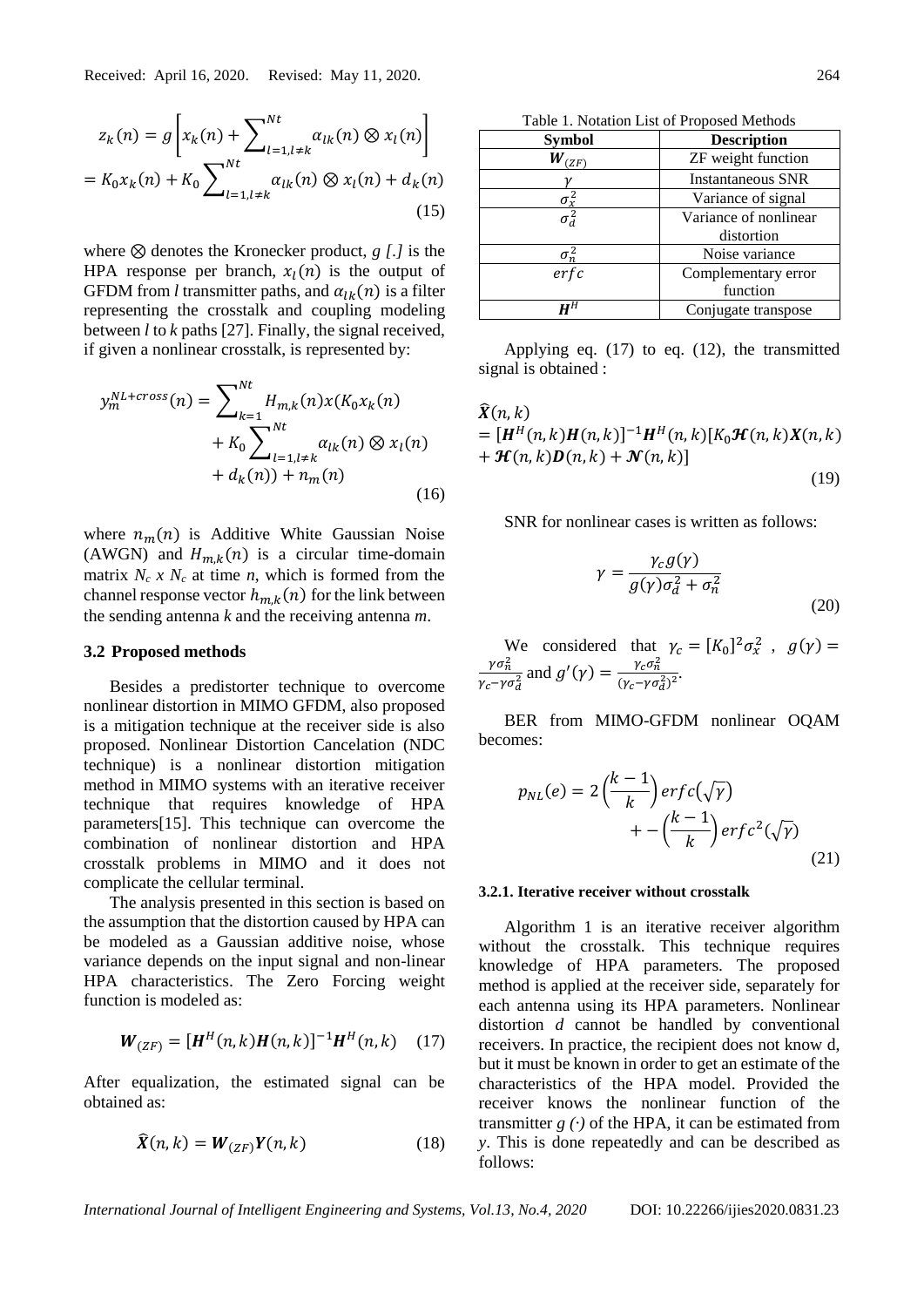

1. From the received signal, calculate the data symbol with a hard decision:

$$
\widehat{\boldsymbol{a}}^{(q)} = \langle \Gamma^{-1} (\mathbf{y} - \boldsymbol{d}^{(q-1)}) \rangle \tag{22}
$$

where  $\langle . \rangle$  indicates a hard decision,  $\Gamma(.)^{-1}$  is a GFDM demodulation operation and *q* is an iteration number. The first iteration of each element *d* is set to zero and the data symbol is calculated directly from the received signal, i.e.  $\widehat{\boldsymbol{a}}^{(1)} = \langle y \rangle$ 

2. Calculate the distortion as follows

$$
\widehat{\boldsymbol{d}}_k^{(q)}(n) = \widehat{g}\left[\widehat{\boldsymbol{x}}_k^{(q)}(n)\right] - K_0 \widehat{\boldsymbol{x}}_k^{(q)}(n) \quad (23)
$$

with 
$$
\hat{\boldsymbol{x}}_k^{(q)} = \Gamma(\hat{\boldsymbol{a}}^{(q)})
$$
 (24)

where  $\Gamma(.)$  is a GFDM modulation operation.

3. Move to Step 1 and calculate  $\hat{a}^{(q+1)}$ using both the received signal y and the nonlinear distortion  $\boldsymbol{d}^{(q)}$ .

Using the results of Eq. (23), the transmitted constellation is estimated again by canceling the new distortion/decoding, and the process can be done iteratively. The process is terminated if *BER*  $(i + 1) =$ *BER (i).* 

#### **3.2.2. Iterative receiver with crosstalk**

The proposed MIMO-GFDM receiver structure with Iterative Receiver can be seen in Fig. 4. The iterative receiver method was applied at the receiver section of the system, and the workings of this recipient's proposal are as follows:

1. From the received signal, calculate the data symbol with a hard decision:

$$
\widehat{\boldsymbol{a}}^{(q)} = \langle \Gamma^{-1} (\mathbf{y} - \boldsymbol{d}^{(q-1)}) \rangle \tag{25}
$$

where  $\langle \cdot \rangle$  denotes a hard decision,  $\Gamma(\cdot)^{-1}$  is a GFDM demodulation operation and *q* is an iteration number. The first iteration of each element *d* was set to zero and the data symbol calculated directly from the received signal, i.e.  $\hat{a}^{(1)} = ||y||$ 

2. Calculate the distortion as follows:

$$
\widehat{\boldsymbol{d}}_k^{(q)}(n) = \widehat{g} \left[ \widehat{\boldsymbol{x}}_k^{(q)}(n) + \sum_{l=1, l \neq k}^{Nt} \alpha_{lk}(n) \otimes \widehat{\boldsymbol{x}}_l^{(q)}(n) \right] - K_0 \widehat{\boldsymbol{x}}_k^{(q)}(n) + \sum_{l=1, l \neq k}^{Nt} \alpha_{lk}(n) \otimes \widehat{\boldsymbol{x}}_l^{(q)}(n)
$$
\n(26)

where: 
$$
\hat{\mathbf{x}}_k^{(q)} = \Gamma(\hat{\mathbf{a}}^{(q)})
$$
 (27)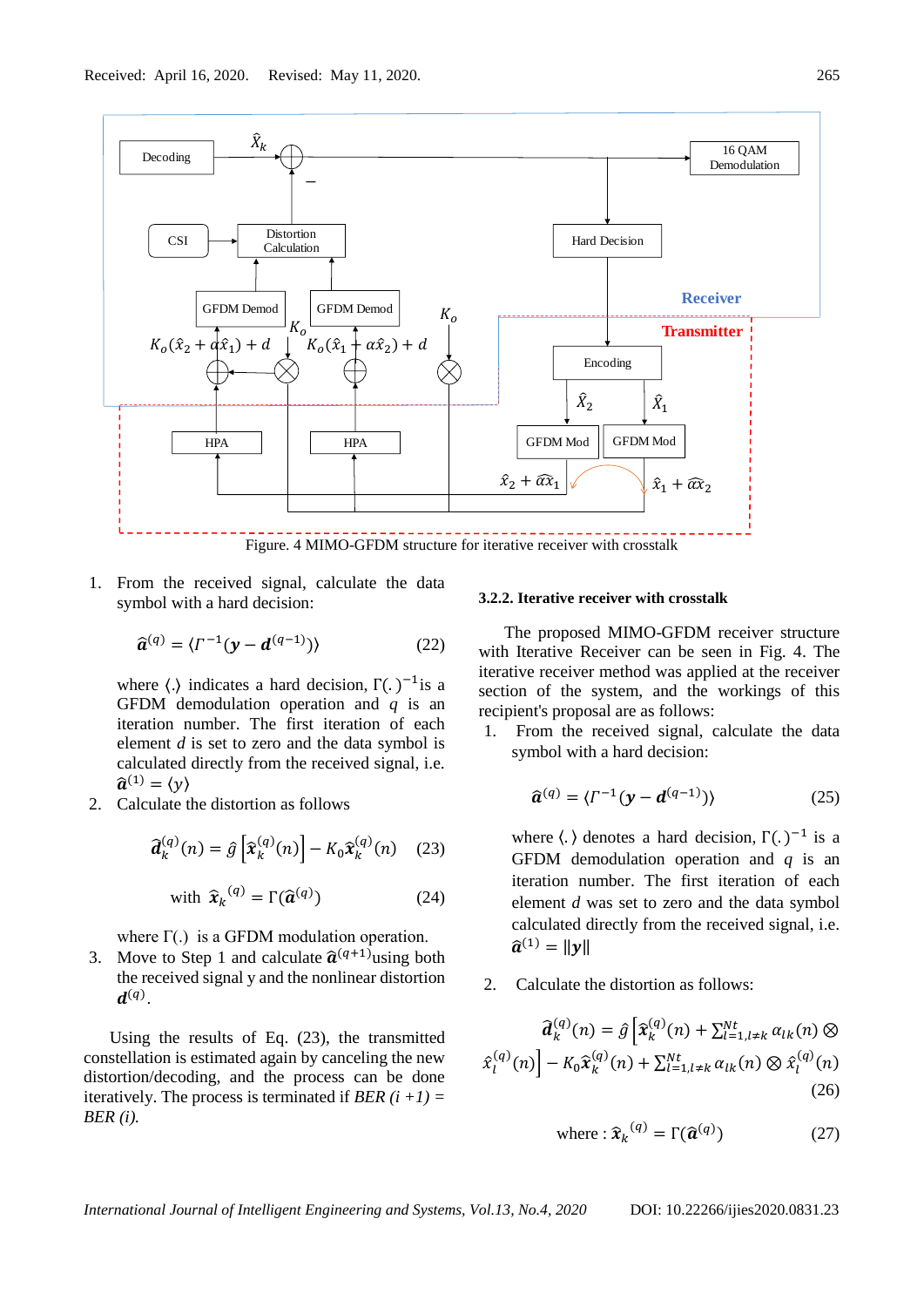**Algorithm** 1 Modelling of Iterative Receiver for MIMO-

| GFDM Systems with joint HPA and crosstalk |                                                                                              |                                |  |  |
|-------------------------------------------|----------------------------------------------------------------------------------------------|--------------------------------|--|--|
| 1:                                        | $d \leftarrow b$                                                                             | 16<br>$>$ mapping              |  |  |
|                                           |                                                                                              | <b>OQAM</b>                    |  |  |
| 2:                                        | $d_{r} \leftarrow d$                                                                         | $\triangleright$ Alamouti      |  |  |
|                                           |                                                                                              | Encoder                        |  |  |
| 3:                                        | $x \leftarrow A d_r$                                                                         | $\triangleright$ output GFDM   |  |  |
| 4:                                        | for $k = 1 : K$ do                                                                           | $\rhd$ per Tx branch           |  |  |
| 5:                                        | $R_k(n) \leftarrow A[r_k(n)]$                                                                | $\rhd$ amplitude               |  |  |
|                                           |                                                                                              | <b>HPA</b>                     |  |  |
| 6:                                        | $\psi(n)$                                                                                    | $\triangleright$ phase HPA     |  |  |
|                                           | $\leftarrow \theta_k(n) + \phi[r_k(n)]$                                                      |                                |  |  |
| 7:                                        | $s_k(n) \leftarrow R_k(n)e^{j\psi(n)}$                                                       | $\triangleright$ output HPA    |  |  |
| 8:                                        | $A_T(l,k)$                                                                                   | $\triangleright$ crosstalk     |  |  |
|                                           | $\leftarrow \begin{cases} 1, & l-k=0 \\ \alpha_{lk}, &  l-k =1 \\ 0, & lainnya \end{cases}$  |                                |  |  |
|                                           |                                                                                              |                                |  |  |
|                                           |                                                                                              |                                |  |  |
| 9:                                        | end for                                                                                      |                                |  |  |
| 10:                                       | $y_m^{NL+cross}(n) =$                                                                        | $\triangleright$ receiver      |  |  |
|                                           | $\sum_{k=1}^{Nt} H_{m,k}(n) x(K_0 x_k(n) +$                                                  |                                |  |  |
|                                           | $K_0 \sum_{l=1,l\neq k}^{Nt} \alpha_{lk}(n) \otimes$                                         |                                |  |  |
|                                           | $x_1(n) + d_k(n) + n_m(n)$                                                                   |                                |  |  |
| 11:                                       | for $q=1:4$ do                                                                               | $\triangleright$ iteration     |  |  |
|                                           |                                                                                              |                                |  |  |
|                                           | 12: $\hat{a}^{(q)} \leftarrow \langle \Gamma^{-1} (\mathbf{y} - \mathbf{d}^{(q-1)}) \rangle$ | $\triangleright$ hard decision |  |  |
| 13:                                       | $\widehat{\boldsymbol{x}}_k^{(q)} = \Gamma(\widehat{\boldsymbol{a}}^{(q)})$                  | $\triangleright$ GFDM          |  |  |
|                                           |                                                                                              | Modulation                     |  |  |
| 14:                                       | $\hat{g} \left[ \widehat{x}_{k}^{(q)}(n) + \right]$                                          | $\triangleright$ transfer      |  |  |
|                                           |                                                                                              | function HPA                   |  |  |
|                                           | $\sum_{l=1,l\neq k}^{Nt} \alpha_{lk}(n) \otimes \hat{x}_l^{(q)}(n)$                          |                                |  |  |
| 15:                                       | end for                                                                                      |                                |  |  |

Table 2. GFDM Simulation Parameters with Iterative

| Receiver                  |                           |             |  |  |  |
|---------------------------|---------------------------|-------------|--|--|--|
| <b>Parameter</b>          | <b>Notation</b>           | <b>GFDM</b> |  |  |  |
| <b>Sampling Frequency</b> | $\mathbf{r}_{\mathbf{s}}$ | 4096        |  |  |  |
| Subcarrier                | K                         | 8           |  |  |  |
| Symbols per block         | M                         | 32          |  |  |  |
| Samples per symbol        | N                         | 10          |  |  |  |
| <b>Pulse Shaping</b>      | g                         | <b>RRC</b>  |  |  |  |
| Roll-of-factor            | α                         | 0,25        |  |  |  |
| Alpha_a                   | $\alpha_a$                | 2.1587      |  |  |  |
| Alpha_phi                 | $\alpha_{\varphi}$        | 4.0033      |  |  |  |
| Beta_a                    | $\beta_a$                 | 1.1517      |  |  |  |
| Beta_phi                  | $\beta_\varphi$           | 9.104       |  |  |  |
| Mapping                   |                           | 16 QAM      |  |  |  |
| <b>IBO</b>                |                           | 7 dB        |  |  |  |
| Crosstalk                 |                           | 5 dB        |  |  |  |

where  $\Gamma(.)$  is a GFDM modulation operation and  $\hat{g}[.]$  is a nonlinear function.

3. Move to Step 1 and calculate  $\hat{a}^{(q+1)}$ using both the received signal *y* and the nonlinear distortion  $d^{(q)}$ . The iteration process ends after BER  $(i + 1) = BER(i)$  or the error rate is appropriate from the application point of view.

The algorithm method of iterative receivers proposed is written in Algorithm 1, consisting of three main steps as shown in Eqs. (25)-(27). The number of iterations is varying, depending on the constellation number of baseband modulation.

# **4. Result and discussion**

Application of the iterative receiver method to mitigate the combined effects of nonlinear and crosstalk distortion in MIMO-GFDM systems has been investigated. The analysis covered includes system performance (namely BER), a constellation diagram, and signal spectrum before and after a combination of distortions. The research scenario follows the parameters in Table 2.

With a scheme like in Fig. 2, the crosstalk values vary from 5 dB, 10 dB, to 20 dB. This research investigates the combined effects of nonlinear and crosstalk distortion on MIMO-GFDM systems including spectrum, constellation, and BER. Next, it proposes an iterative receiver method which aims to estimate and reduce simultaneously the combined effects of HPA nonlinear and crosstalk distortion on the receiver side of the MIMO-GFDM system. The proposed method is applied at the Base Station (MS) for the uplink system. This technique requires knowledge of HPA parameters and HPA is assumed to be independent for each antenna.

The system with crosstalk is written as Algorithm 1. This algorithm consists of the main steps as written by Eqs. (22), (23), (25), and (26).

Crosstalk or coupling effect is the interference between signals with different paths and results in a decrease in the quality of the transmitted signals. This type of crosstalk can be linear and nonlinear. Linear MIMO crosstalk can be corrected by MIMO equalizers, while nonlinear crosstalk generated before HPA cannot be corrected by MIMO receivers and is very dangerous [15]. The problem becomes more complicated when the problem of nonlinear distortion due to HPA in MIMO GFDM is combined with use of high M-ary modulation.

This proposed method requires knowledge of HPA parameters, such as complex attenuation coefficients. Thus, distortion can be estimated with the knowledge of the HPA model and then calculated by subtracting the estimated signal from the original signal received. This procedure can be repeated iteratively.

The advantage of the chosen technique is that it can be implemented at the base station. Therefore, it does not increase the computational complexity of cellular terminals, so the results do not increase terminal costs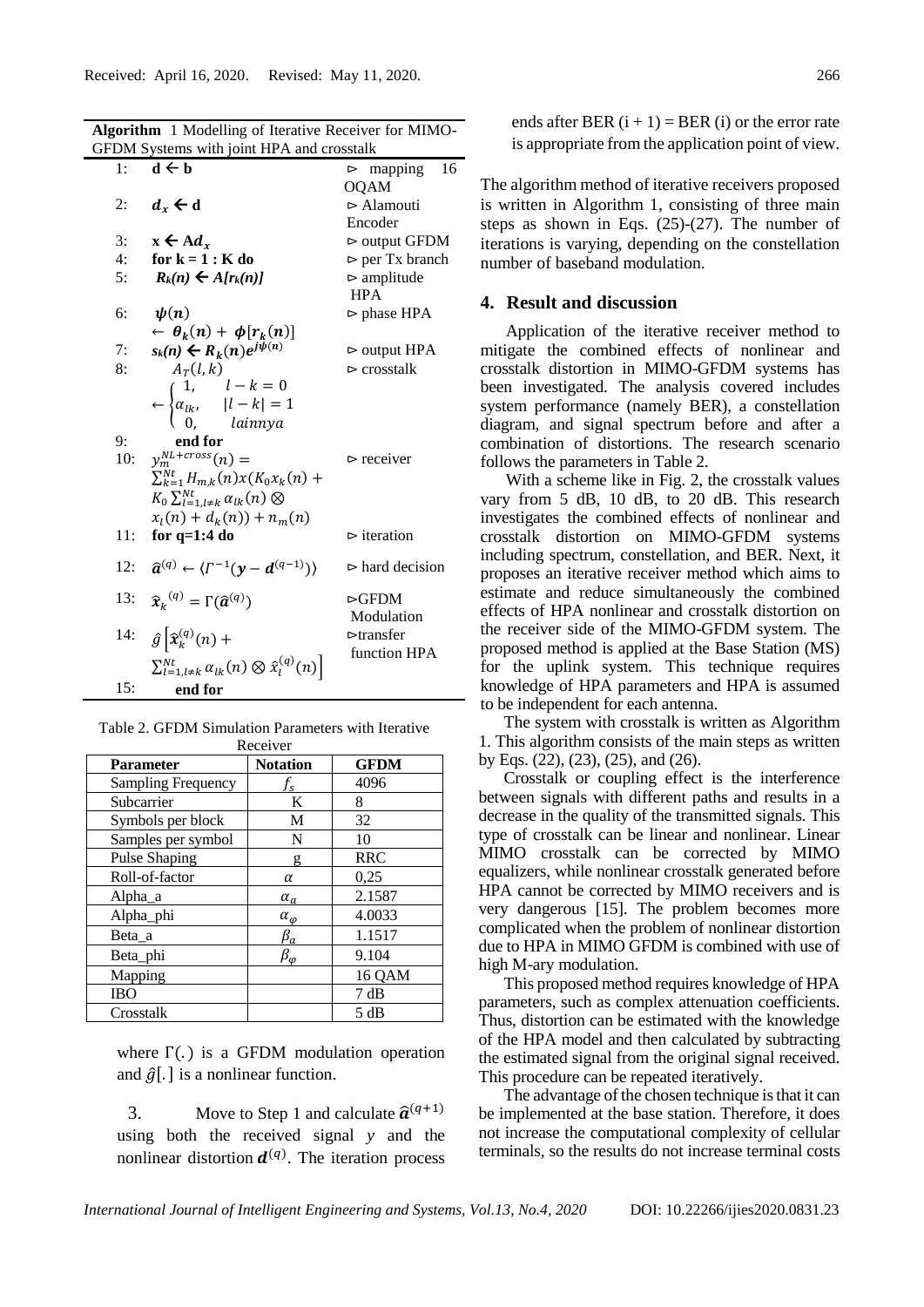

crosstalk



Figure. 6 Constellation for Crosstalk: (a) 5 dB, (b) 10 dB, and (c) 20 dB

or battery time. On the other hand, the biggest loss problem is important to know the required knowledge of the exact parameters of the AM / AM and AM / PM characteristics of the HPA. This severely limits the practical work of the proposed scheme.

In Fig. 5 for MIMO-GFDM systems with nonlinear crosstalk, it can be seen that there are ripples in the inband section but OOB is low. Whereas for systems with linear crosstalk there are not many ripples in the inband section and OOB is also low.

Next the constellation diagram is observed after the system with an HPA and nonlinear crosstalk is added. This can be seen in Fig. 6 that the constellation diagram is seen spreading and deformation. Crosstalk variation causes different constellation diagram sizes; for a crosstalk value of -20 dB, the constellation diagram size gets smaller.



Figure. 7 Simulation and theory results for BER vs SNR on MIMO-GFDM systems (NL IBO variations)



Figure. 8 Simulation results and theory for BER vs SNR on MIMO-GFDM systems (NL crosstalk variation)

In the third scenario, the effects of nonlinear distortion on the performance of the MIMO-GFDM system were investigated and the result is presented in Fig. 7. The effects of nonlinear distortion were found to become worse as the Input Back Off (IBO) value became smaller because the curve approaches the saturation point, decreasing system performance.

Furthermore, there is the BER comparison analysis between MIMO-GFDM systems without and with crosstalk. Fig. 8 shows the BER performance for the MIMO-GFDM system with crosstalk, the results look worse. This is because nonlinear crosstalk makes inband rippling. Therefore, systems with the addition of crosstalk have worse BER performance compared to those with only an HPA.

Fig. 9 illustrates BER versus Eb/No for the performance of iterative receiver techniques in MIMO-GFDM systems. Two scenarios were observed: the first was the iterative receiver technique without crosstalk, the second being with crosstalk. As illustrated in Fig. 9 (a) and (b), the systems with the crosstalk have worse performance than those without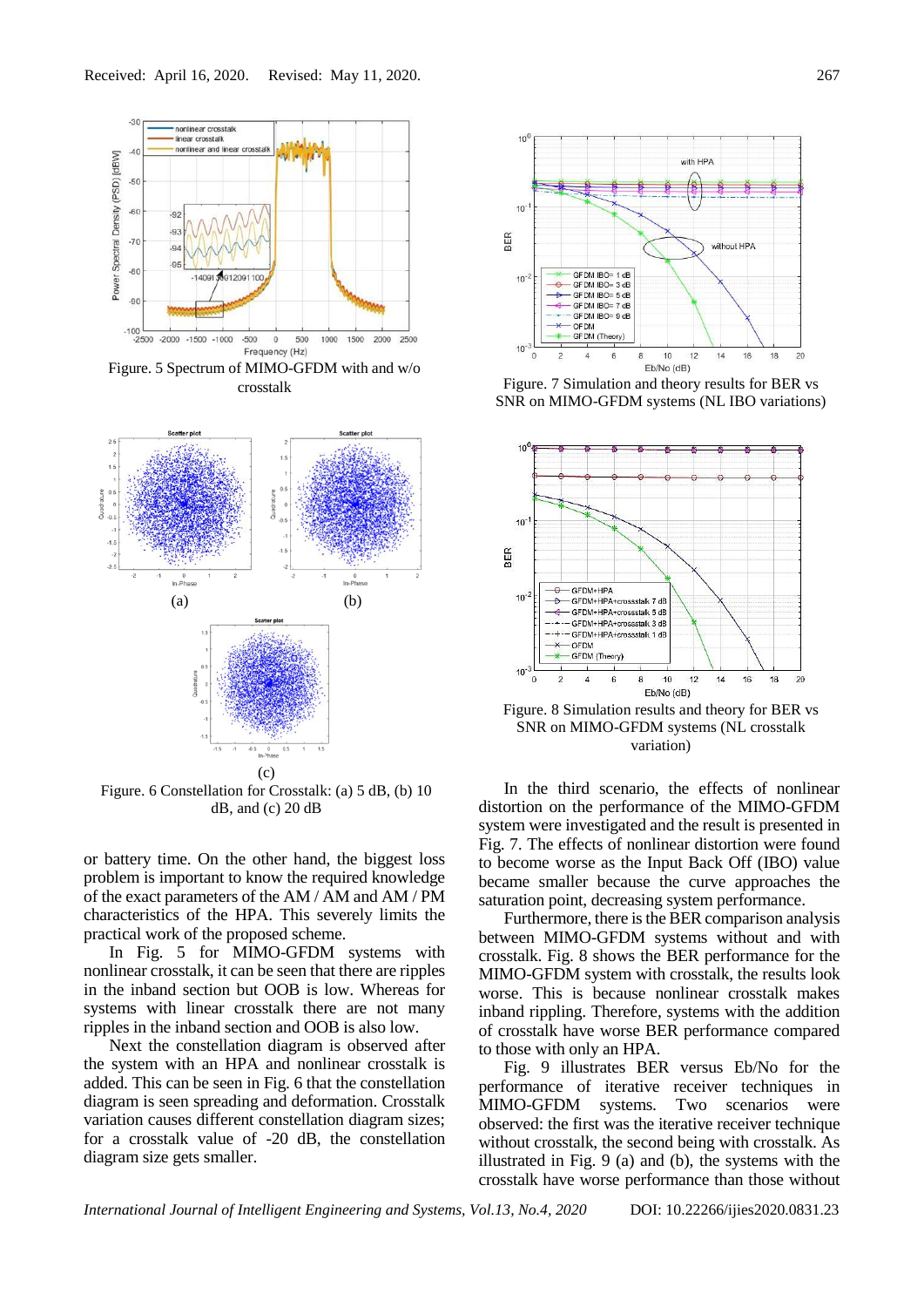

Figure. 9 Simulation results of the iterative receiver method on the MIMO-GFDM systems with and without crosstalk: (a) GFDM with HPA without

crosstalk and (b) GFDM with HPA and crosstalk and crosstalk and crosstalk and crosstalk and crosstalk and cros<br>Crosstalk and crosstalk and crosstalk and crosstalk and crosstalk and crosstalk and crosstalk and crosstalk an





it. However, an increase in the number of iterations provides a significant improvement in the estimation process.

Fig. 10 shows BER versus iteration for the performance of iterative receiver techniques on MIMO-GFDM systems with and without crosstalk

during IBO 7 dB. As observed, the system with an HPA and crosstalk has worse performance than the one without it.

However, the iterative receiver technique can compensate for the combined effects of nonlinear and crosstalk distortion on the MIMO-GFDM system after more than 1 iteration. When compared with the pre-distorter technique in [8], the proposed method has a better ability to compensate for the combined effects and the major advantage is that it can be applied at the base station. Therefore, there is no increase in the computational complexity on the mobile terminal, costs, or battery life. It is also applied to the receiver and compensates for the combined effects in the analyzed systems. Moreover, in comparison with the technique proposed in [4], it can be applied to non-orthogonal multicarrier systems.

## **5. Conclusion**

An iterative receiver method was proposed in MIMO-GFDM systems to compensate for the combined effects of nonlinear and crosstalk distortion. The iterative receiver is able to compensate for the combined effects of crosstalk and nonlinear distortion in small iterations, ie 1-4 for mapping 16 OQAM. The advanced nature of the technique presented is that there is no need to make any changes on the cellular terminal side. The method was also shown to have the ability to compensate for the combined effects which no previous research has been able to examine. Future research is needed to apply this technique to overcome the combination of crosstalk and nonlinear distortion in the MIMO-GFDM system in real experiments.

# **Conflicts of Interest**

The authors declare no conflict of interest.

### **Author Contributions**

Conceptualization, A.E.J. and W.; methodology, A.E.J., W., and T.S.; software, A.E.J. and T.S.; validation, A.E.J. and W.; formal analysis, A.E.J., W., and T.S..; investigation, A.E.J., W., and T.S.; resources, A.E.J; data curation, A.E.J.; writing original draft preparation, A.E.J.; writing—review and editing, A.E.J., W., T.S., and E.; visualization, A.E.J. and W.; supervision, W., T.S., and E.; project administration, A.E.J., W., T.S., and E.; funding acquisition, A.E.J., W., T.S., and E.

### **Acknowledgments**

The authors acknowledge the support for this research from the scholarship program BUDI-DN by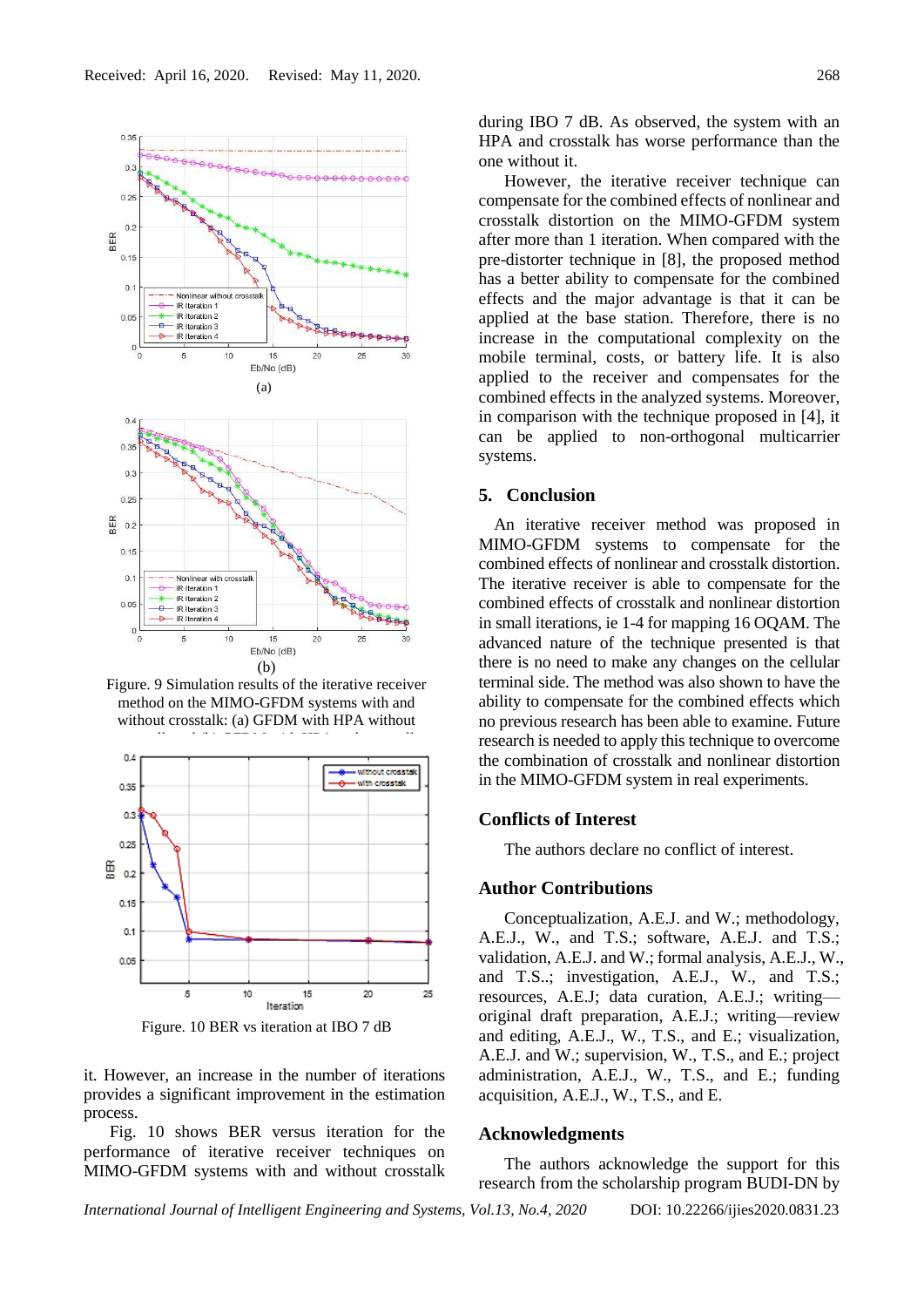the LPDP of the Ministry of Finance of the Republic of Indonesia to Ari Endang Jayati.

## **References**

- [1] A. Hammoodi, L. Audah, and M. A. Taher, "Green Coexistence for 5g Waveform Candidates: A Review", *IEEE Access*, Vol. 7, pp. 10103–10126, 2019.
- [2] J. Demel, C. Bockhelmann, and A. Dekorsy, "Evaluation of a Software Defined GFDM Implementation for Industry 4.0 Applications", In: *Proc. of 2017 IEEE International Conference on Industrial Technology (ICIT)*, Toronto, Canada, pp. 1283–1288. 2017.
- [3] R. N. Hasyim and E.Y. Hammid. "Carrier Frequency Offset Estimation Using Cyclic Prefix in GFDM Systems for Machine Type Communication Application", In: *Proc. of 2018 8th International Conference on Intelligent Systems, Modelling and Simulation Carrier*, Kuala Lumpur, Malaysia, pp. 126–130, 2018.
- [4] N. A. El-Alfi, H. M. Abdel-atty, and M. A. Mohamed, "Sub-Nyquist Cyclostationary Detection of GFDM for Wideband Spectrum Sensing", *IEEE Access*, Vol. 7, pp. 86403– 86411, 2019.
- [5] Z. Na, Z. Pan, M. Xiong, X. Liu, W. Lu, Y. Wang, and L. Fan, "Turbo Receiver Channel Estimation for GFDM-Based Cognitive Radio Networks", *IEEE Access*, Vol. 6, pp. 9926–9935, 2018.
- [6] Y. Yang and L. Zhu, "A Data-Aided Interference Cancellation GFDM Receiver for Hybrid Satellite-Terrestrial Communication Systems", In: *Proc. of 2018 International Symposium on Networks, Computers and Communications (ISNCC)*, Rome, Italy, pp. 1–6, 2018.
- [7] R. M. Borges, T. R. R. Marins, M. S. B, Cunha, H. R. D. Filgueiras, I. F. da Costa, R. N. da Silva, D. H. Spadoti, L. L. Mendes, and A. C. Sodre, "Integration of a GFDM-Based 5G Transceiver in a GPON Using Radio over Fiber Technology", *Journal of Lightwave Technology*, Vol. 36, No. 19, pp. 4468–77, 2018.
- [8] Z. A. Sim, F. H. Juwono, R. Reine, Z. Zang, and L. Gopal, "Performance of GFDM Systems Using Quadratic Programming Pulse Shaping Filter Design", *IEEE Access*, Vol. 8, pp. 37134– 37146, 2020.
- [9] K. Gumber and M. Rawat, "A Modified Hybrid RF Predistorter Linearizer for Ultra Wideband 5G Systems", *IEEE Journal on Emerging and*

*Selected Topics in Circuits and Systems*, vol. 7, no. 4, pp. 547–557, 2017.

- [10] L. Cho, C. H. Ting, C. Y. Chen, C. H. Yau, C. Y. Hsu, "When UUDN Meets 5G Waveforms: New Challenge of Signal Linearity?", In: *Proc. of the 2017 IEEE International Conference on Applied System Innovation: Applied System Innovation for Modern Technology*, Taiwan, China, pp. 770–773, 2017.
- [11] P. Jantunen, "Modelling of Nonlinear Power Amplifiers for Wireless Communications", *M.S. thesis, Dept. Electron. And Comm. Eng., Helsinky University of Technology*, Finland, 2004.
- [12] F. Gregorio, S. Werner, T. I. Laakso, and J. Cousseau, "Receiver Cancellation Technique for Nonlinear Power Amplifier Distortion in SDMA – OFDM Systems", *IEEE Transactions on Vehicular Technology*, Vol. 56, No. 5, pp. 2499–2516, 2007.
- [13] A. E. Jayati, Wirawan, T. Suryani, and Endroyono, "Characteristic of HPA Nonlinear Distortion Effects in MIMO-GFDM Systems", In: *Proc. of the 9th International Conference on Information and Communication Technology Convergence: ICT Convergence Powered by Smart Intelligence,* Jeju Island, Korea*,* pp. 379– 384, *2018.*
- [14] G. U. Maheswari, A. Govindasamy, and S. J. Thiruvengadam, "Performance Analysis of Filter Bank Multicarrier System with Non-Linear High Power Amplifiers for 5G Wireless Networks", *IET Signal Processing*, Vol. 11, No. 1, pp. 66–72, 2017.
- [15] M. C. Dakhli, R. Zayani, O. B. Belkacem, and R. Bouallegue, "Theoretical Analysis and Compensation for the Joint Effects of HPA Nonlinearity and RF Crosstalk in VBLAST MIMO-OFDM Systems over Rayleigh Fading Channel", *Eurasip Journal on Wireless Communications and Networking*, Vol. 1, No. 61, pp. 1–15, 2014.
- [16] A. Ortega, L. Fabbri, and V. Tralli, "Performance Evaluation of GFDM over Nonlinear Channel", In: *Proc. of 2016 International Conference on Information and Communication Technology Convergence*, Jeju Island, Korea, pp. 12–17, 2016.
- [17] A. E. Jayati, Wirawan, and T. Suryani, "Analysis of Non-Linear Distortion Effect Based on Saleh Model in GFDM System", In: *Proc. of 2017 IEEE International Conference on Communication, Networks and Satellite,*  Semarang, Indonesia*,* pp. 1–6, 2017.